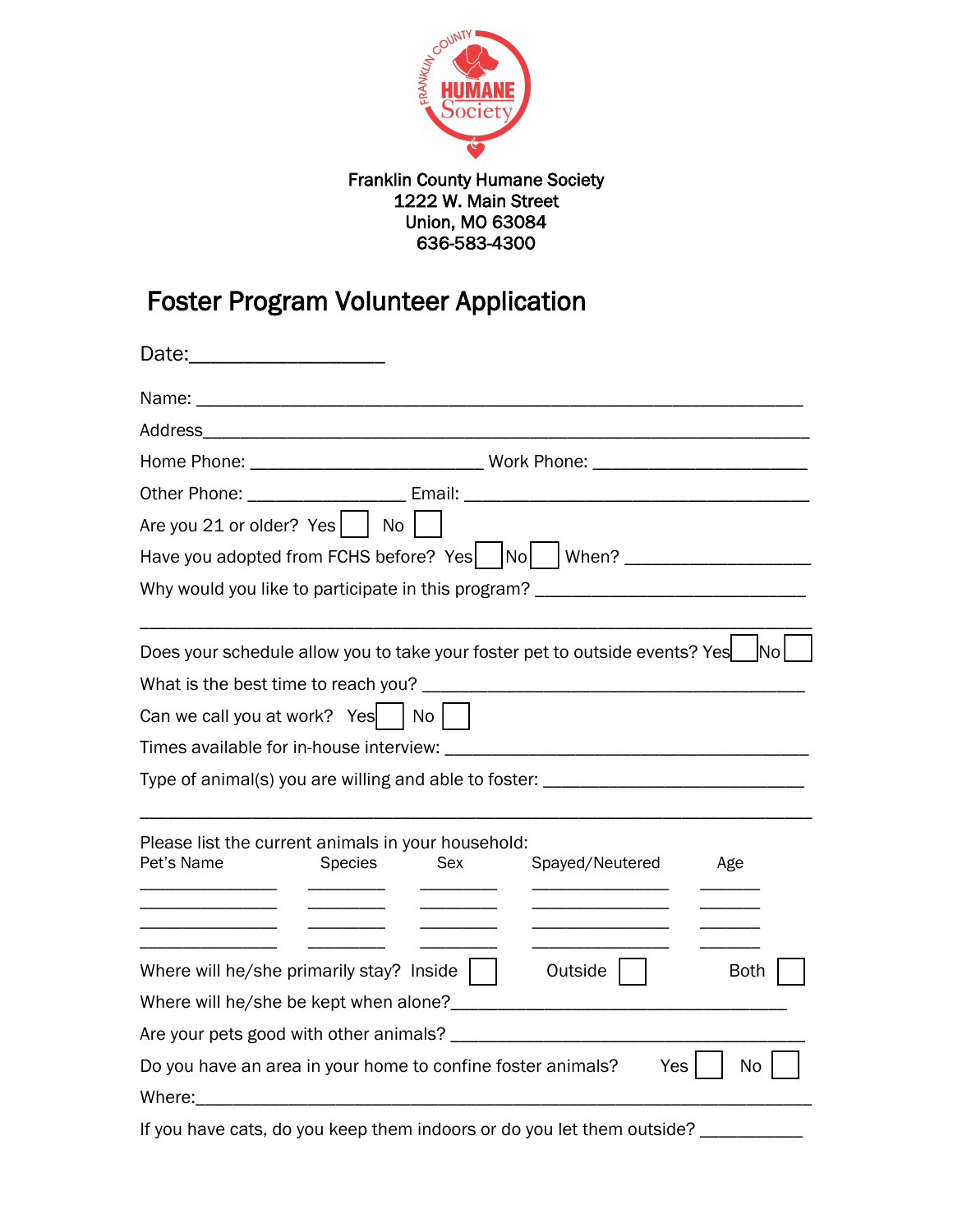| If you have dogs, do you keep them primarily indoors or outside? _______________                                                                                                                                                                                                                                                                                                                                                                                                                                                            |  |  |  |  |  |
|---------------------------------------------------------------------------------------------------------------------------------------------------------------------------------------------------------------------------------------------------------------------------------------------------------------------------------------------------------------------------------------------------------------------------------------------------------------------------------------------------------------------------------------------|--|--|--|--|--|
| Do you have a fenced yard? Yes $\vert$<br>No <sub>1</sub>                                                                                                                                                                                                                                                                                                                                                                                                                                                                                   |  |  |  |  |  |
| Does anyone in your family have allergies to pets? Explain:                                                                                                                                                                                                                                                                                                                                                                                                                                                                                 |  |  |  |  |  |
|                                                                                                                                                                                                                                                                                                                                                                                                                                                                                                                                             |  |  |  |  |  |
| Please indicate your housing status:<br>Rent an apartment<br>Rent a house<br>Own a house or condo<br>Live with parents                                                                                                                                                                                                                                                                                                                                                                                                                      |  |  |  |  |  |
| If you are renting, please provide your landlord's name and phone number: ______                                                                                                                                                                                                                                                                                                                                                                                                                                                            |  |  |  |  |  |
| How many hours a day are your pets home alone?<br>Do you have any children in your household? Yes<br>No l<br>If Yes, How Many? __________<br>Please list their ages: _______                                                                                                                                                                                                                                                                                                                                                                |  |  |  |  |  |
|                                                                                                                                                                                                                                                                                                                                                                                                                                                                                                                                             |  |  |  |  |  |
| Do you understand our right to choose the best possible environment for this pet and<br>our right to approve or deny this foster application? Yes<br><b>No</b>                                                                                                                                                                                                                                                                                                                                                                              |  |  |  |  |  |
| I give the Franklin County Humane Society permission to complete any background<br>check(s) on myself and any other member of my household. I agree to a home visit by<br>a representative of the Franklin County Humane Society before I begin fostering. I<br>give the Franklin County Humane Society permission to check landlord and veterinary<br>references before an application is considered. I also agree to keep any and all<br>information I may receive concerning the owner/former owner of any pet I foster<br>confidential. |  |  |  |  |  |

I understand the pet in my care is property of the Franklin County Humane Society, and any decisions regarding the pet and the pet's future, which may include euthanasia, is exclusively that of the Franklin County Humane Society. I further agree to return the pet to the Franklin County Humane Society upon request.

I acknowledge that the Franklin County Humane Society cannot guarantee any foster animal against parasites, diseases or destructive behavior. I will not hold the Franklin County Humane Society responsible, or seek any compensation for medical fees, or other liabilities, damages or injuries caused by the animal(s) I am fostering. I